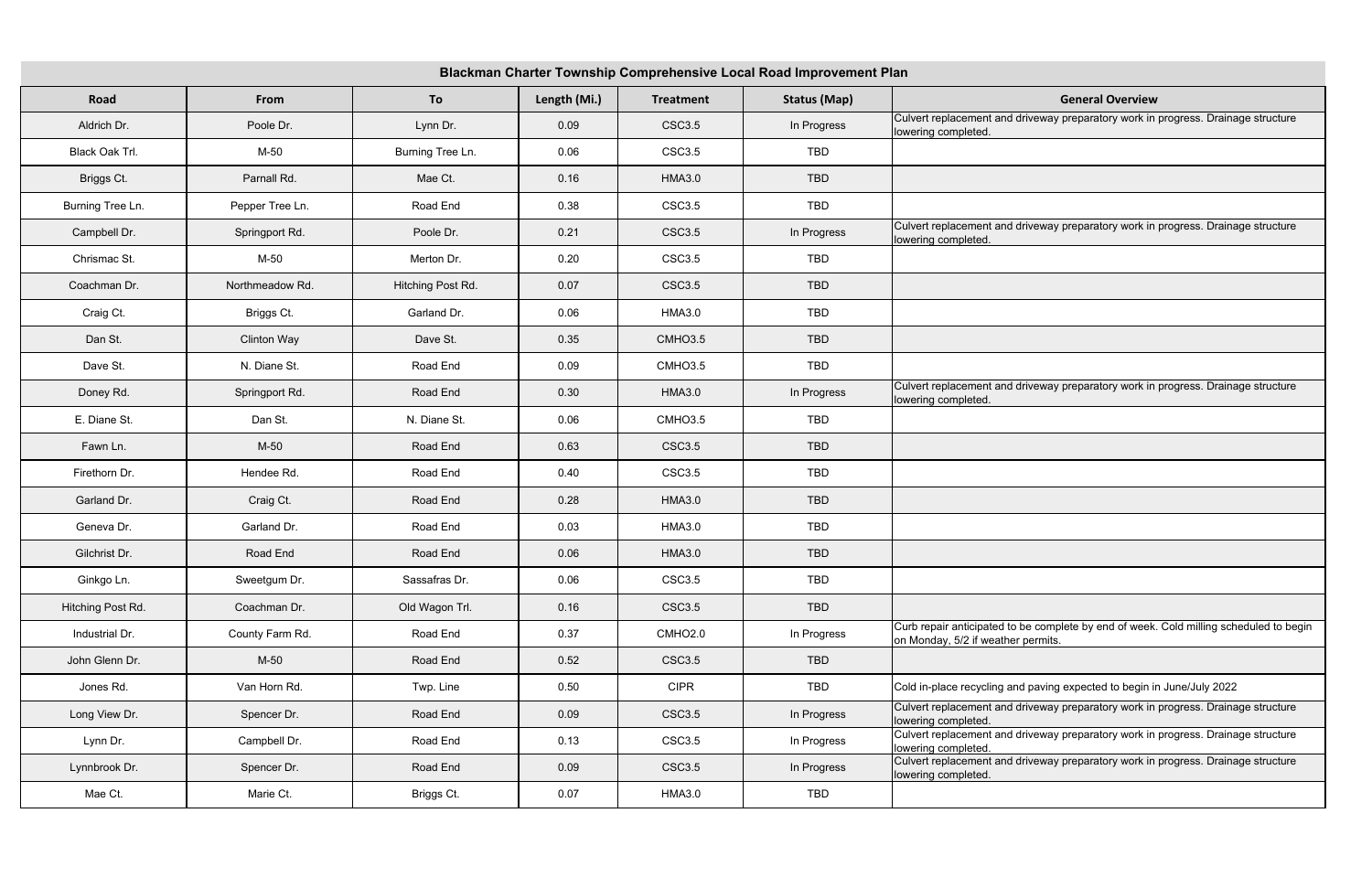| Marie Ct.             | Parnall Rd.         | Mae Ct.             | 0.17  | <b>HMA3.0</b>       | <b>TBD</b>  |                                                                                                                                      |  |
|-----------------------|---------------------|---------------------|-------|---------------------|-------------|--------------------------------------------------------------------------------------------------------------------------------------|--|
| Marks Dr.             | Murdock Ct.         | Road End            | 0.03  | <b>HMA3.0</b>       | TBD         |                                                                                                                                      |  |
| Merton Dr.            | Woodmere St.        | Road End            | 0.09  | <b>CSC3.5</b>       | <b>TBD</b>  |                                                                                                                                      |  |
| Mountie Way           | Road End            | Road End            | 0.21  | <b>CSC3.5</b>       | TBD         |                                                                                                                                      |  |
| Murdock Ct.           | Parnall Rd.         | Marie Ct.           | 0.16  | <b>HMA3.0</b>       | <b>TBD</b>  |                                                                                                                                      |  |
| Murray Rd.            | M-50                | Twp. Line           | 1.56  | <b>CIPR</b>         | TBD         | Cold in-place recycling and paving expected to begin in June/July 2022                                                               |  |
| N. Diane St.          | Dave St.            | E. Diane St.        | 0.23  | CMHO3.5             | <b>TBD</b>  |                                                                                                                                      |  |
| North Valley Farm Rd. | M-50                | Road End            | 0.10  | <b>CSC3.5</b>       | <b>TBD</b>  |                                                                                                                                      |  |
| Northmeadow Rd.       | Rives Junction Rd.  | Old Wagon Trl.      | 0.22  | <b>CSC3.5</b>       | <b>TBD</b>  |                                                                                                                                      |  |
| Old Wagon Trl.        | Northmeadow Rd.     | Hitching Post Rd.   | 0.10  | <b>CSC3.5</b>       | <b>TBD</b>  |                                                                                                                                      |  |
| Pepper Tree Ln.       | Burning Tree Ln.    | Road End            | 0.06  | <b>CSC3.5</b>       | <b>TBD</b>  |                                                                                                                                      |  |
| Poole Dr.             | Campbell Dr.        | Road End            | 0.11  | <b>CSC3.5</b>       | In Progress | Culvert replacement and driveway preparatory work in progress. Drainage structure<br>lowering completed                              |  |
| Saradan Dr.           | County Farm Rd.     | Wayland Dr.         | 0.36  | <b>CIPR</b>         | <b>TBD</b>  | Preparatory work anticipated to begin the week of 5/2. Cold in-place recycling and<br>paving expected to begin in late May/June 2022 |  |
| Sassafras Dr.         | Ginkgo Ln.          | Firethorn Dr.       | 0.17  | <b>CSC3.5</b>       | <b>TBD</b>  |                                                                                                                                      |  |
| Scheele Dr.           | Airport Rd.         | Saradan Dr.         | 0.40  | <b>CIPR</b>         | <b>TBD</b>  | Preparatory work anticipated to begin the week of 5/2. Cold in-place recycling and<br>paving expected to begin in late May/June 2022 |  |
| Scott Carpenter Dr.   | Hendee Rd.          | Fawn Ln.            | 0.30  | CMHO3.5             | <b>TBD</b>  |                                                                                                                                      |  |
| Scott Carpenter Dr.   | Fawn Ln.            | Road End            | 0.12  | <b>CSC3.5</b>       | <b>TBD</b>  |                                                                                                                                      |  |
| Sid Dr.               | Scott Carpenter Dr. | Scott Carpenter Dr. | 0.25  | CMHO3.5             | <b>TBD</b>  |                                                                                                                                      |  |
| Spencer Dr.           | Springport Rd.      | Long View Dr.       | 0.26  | <b>CSC3.5</b>       | In Progress | Culvert replacement and driveway preparatory work in progress. Drainage structure<br>lowering completed.                             |  |
| Sweetgum Dr.          | Ginkgo Ln.          | Firethorn Dr.       | 0.16  | <b>CSC3.5</b>       | TBD         |                                                                                                                                      |  |
| Technology Dr.        | County Farm Rd.     | Road End            | 0.26  | CMHO <sub>2.0</sub> | In Progress | Drain structure lowering completed.                                                                                                  |  |
| Van Horn Rd.          | M-50                | Lansing Ave.        | 3.10  | <b>CIPR</b>         | TBD         | Cold in-place recycling and paving expected to begin in June/July 2022                                                               |  |
| Wayland Dr.           | Airport Rd.         | Saradan Dr.         | 0.39  | <b>CIPR</b>         | TBD         | Preparatory work anticipated to begin the week of 5/2. Cold in-place recycling and<br>paving expected to begin in late May/June 2022 |  |
| Windemere Dr.         | Long View Dr.       | Lynnbrook Dr.       | 0.17  | CSC3.5              | In Progress | Culvert replacement and driveway preparatory work in progress. Drainage structure<br>lowering completed.                             |  |
| Woodmere St.          | M-50                | Road End            | 0.21  | <b>CSC3.5</b>       | TBD         |                                                                                                                                      |  |
|                       |                     | TOTAL LENGTH        | 14.62 |                     |             |                                                                                                                                      |  |

**TOTAL LENGTH 14.62**

|  | and paving expected to begin in June/July 2022 |  |  |  |
|--|------------------------------------------------|--|--|--|
|  |                                                |  |  |  |